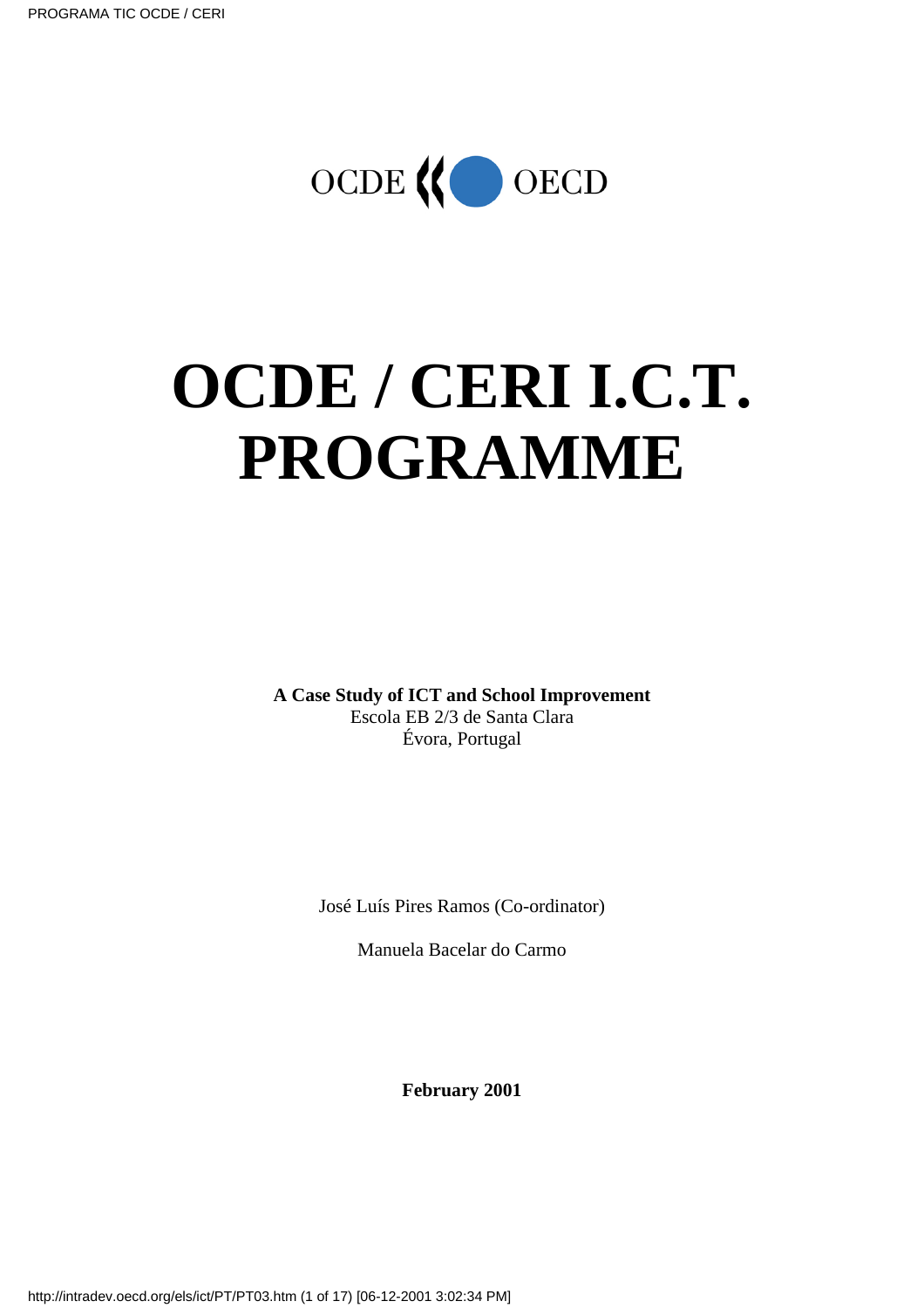

# **1. SUMMARY**

The School Library hall was literally crowded with people: students, many students, teachers and also many parents. There was a great bustle: video cameras, microphones, video conferencing equipment, technicians and a confusion of wires set the scene of that morning in June of the year two thousand. At a table, decorated with flowers and which the cameras insisted on filming, was Guilherme, dressed in his best suit. Always backed by the teachers, and feeling very sure of himself, Guilherme was ready to open the first session of the Youth Virtual Parliament.

The session started with a speech by the Project Co-ordinator and then one by the Minister of Education. After that, it was his turn. The floor is yours, Deputy Guilherme Silva, of Escola EB2/3 of Santa Clara in Évora. Welcome to this Assembly. Guilherme carefully pulled the microphone a little closer and started his speech. I am very honoured to address you on behalf of my School ... I am going to speak about quality in teaching... *Diário do Investigador, Évora, Escola Santa Clara, on 6 June at the session of the project "O Parlamento das Crianças e dos Jovens: a Escola e a Assembleia 2000 (The Children and Youths Parliament: School and the 2000 Assembly).*

The reform which is one of the main pillars of this study is called Flexible Curriculum Management (FCM) and its aims are to introduce a gradual change in the organisation, orientation and management of basic education schools so as to create a more human, creative and intelligent school aimed at the complete development of its students; to create the conditions for more and better learning by the students from the perspective of developing their skills when they leave the Basic Education; the vocational development of teaching staff and of their decision-making skills in key curricular areas, adopting whenever possible collegial work structures among teachers; a greater involvement of the educational community in the joint development of educational and cultural projects aimed at a better quality and pertinence of learning. The main innovation of FCM is to introduce new non-disciplinary curricular areas: Guided Study, Interdisciplinary Project and Education for Citizenship.

The school joined the experimental phase of the Flexible Curriculum Management in the 97/98 school year and initially only two 5th-grade classes participated. In the next school year participation was extended to all the 5th-grade classes. By 99/2000, the entire 2nd cycle (5th and 6th grades) was involved and in the 2000/2001 school year all the 7<sup>th</sup>-grade classes are involved.

The impacts on the students can mainly be felt in a reduction in the weekly number of hours, a better social climate in the classroom, a greater diversity in the learning activities in the school and the possibility of acquiring study and self-learning techniques. According to the teachers, it also seems like the reform is helping students with less learning capacity, especially as far as Guided Study is concerned, while students with greater learning capacity are faced with new opportunities to develop their skills, especially in the Project Area. To a certain extent, the students benefit from the reform owing to the fact that it focuses on them, appealing to their active (and responsible) participation and that it creates a situation which favours the introduction of new methodologies, due to the new organisation of time, space and resources.

ICT are viewed and used by the teachers as an important personal work instrument, an important source of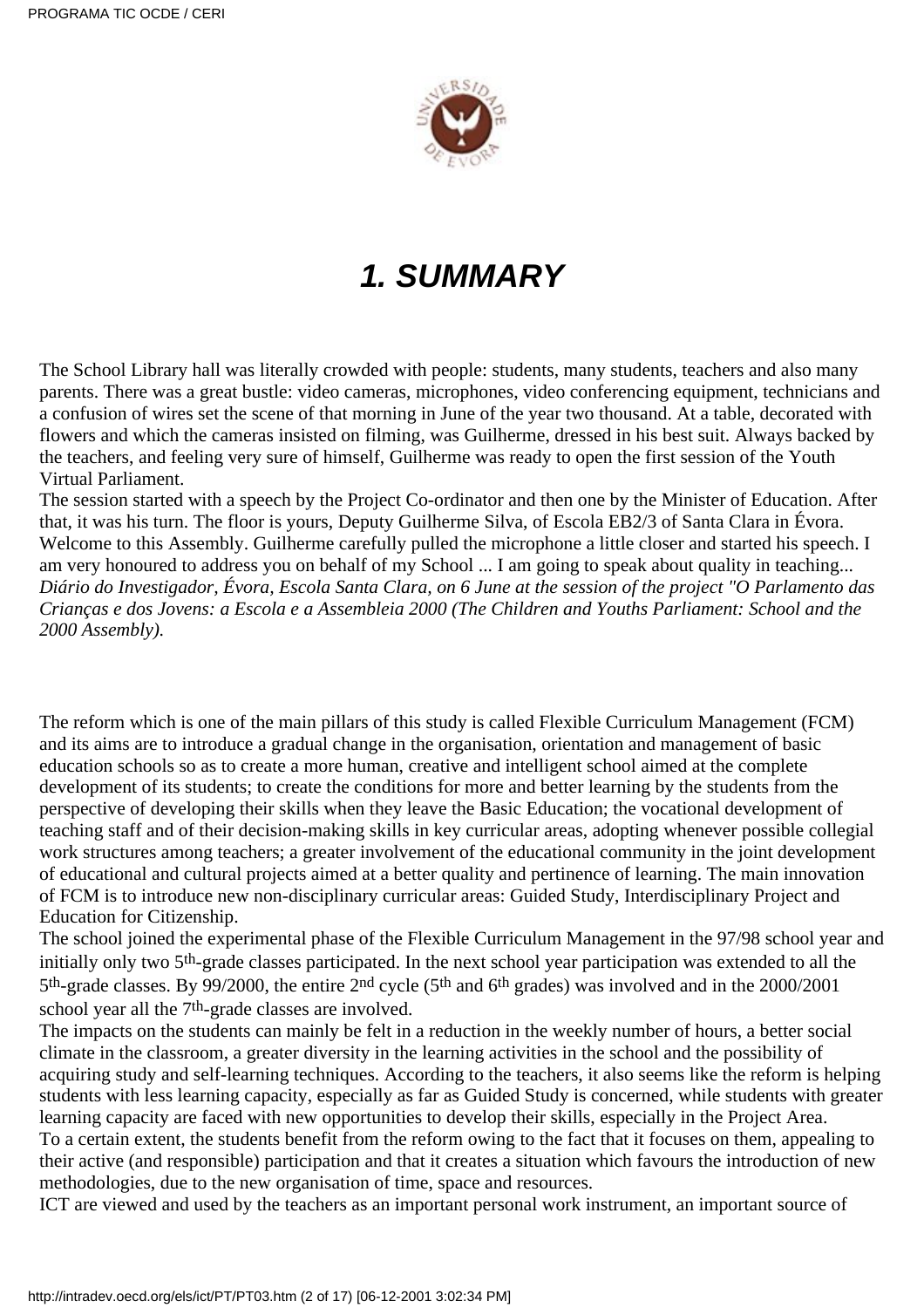information, especially the Internet, and an additional motivation factor in relation to the participation of the students in the teaching and learning processes. ICT are used by teachers in their work with the students, particularly in the acquisition and development of new cognitive, social and relational skills, and as a means of improving the quality of the teaching materials produced.

# **2. THE PAST**

This school, which was founded in 1979, initiated ICT integration process in 1986 on the initiative of 4 teachers who started a computer club (which is still operational).

The involvement of this school in innovative contexts/projects, such as The Cultural School and the MINERVA Project (1998/99), which led to the creation of a new dynamic in the activities carried out, particulary in the case of the MINERVA Project, was decisived for ICT.

The team responsible for the implementation of ICT in this setting was composed of a small group of teachers that remained more or less stable.

In the 1996/97 school year, a multimedia computer with free ISDN connection to the Internet was installed in the School Library by the National Programme Internet in School (under the responsibility of the Ministry of Science and Technology) and a second connection to the Internet via a Telepac account was also installed. During this year (and in the following years) the school carried out various projects of the *Ciência Viva* (Live Science) Project (Ministry of Science and Technology). In the 1997/00 triennial, it developed a project that applied ICT in Education within the scope of the Nónio Programme (under the responsibility of the Ministry of Education) and in the year 2000 it participated in the initiative Hannover Portugal, written by its students. It also participated in an event of wide-reaching importance as a result of a protocol between the Ministry of Education and Parliament, with the support of UARTE (under the Ministry of Science and Technology) called School and the 2000 Parliament. For the first time the voices of the members of this school community were represented in Parliament by a cyber-deputy, a student of this school, via a video conference.

The main obstacles overcome by the school were directly concerned with the human and material resources although the current situation in terms of the schools development in ICT is still far from what is considered ideal by both the teachers and the director. As far as human resources are concerned, the school did everything in its power to ensure that the teachers had access to continuing training in both ICT and other areas. It also tried to guarantee the collaboration of teachers with an incomplete or zero timetable. One of the library staff members with appropriate training ensured the maintenance of the equipment and trainees from technical and vocational courses were sought to assist the students. They were responsible for providing teachers and students with support and follow-up in the computer rooms as well as in the library. As far as financial resources are concerned, the school frequently drew up and submitted for approval proposals and tenders to projects and programmes in order to obtain the necessary funds to develop its activities.

# **3. THE PRESENT**

This is a public school of the 2nd and 3rd Cycles of the Basic Education with students aged between 10 and 16. It is an urban school in the centre of an average-sized city (approximately 50,000 inhabitants) situated inland in a predominantly rural region of Portugal classified by UNESCO as a world heritage. The school is located inside the medieval walls in the historical centre of the city in a building that was formerly the old Santa Clara Convent. The architecture of the building limits its use for educational purposes it has three floors (which are accessed by several flights of stairs) with inner cloisters and most of the rooms were adapted to form classrooms. There are 26 classrooms, 10 of which are used exclusively for science and art lessons. The school also has a staff room, 2 gynasiums, a library/mediatec, a common room, 8 offices, a computer centre and an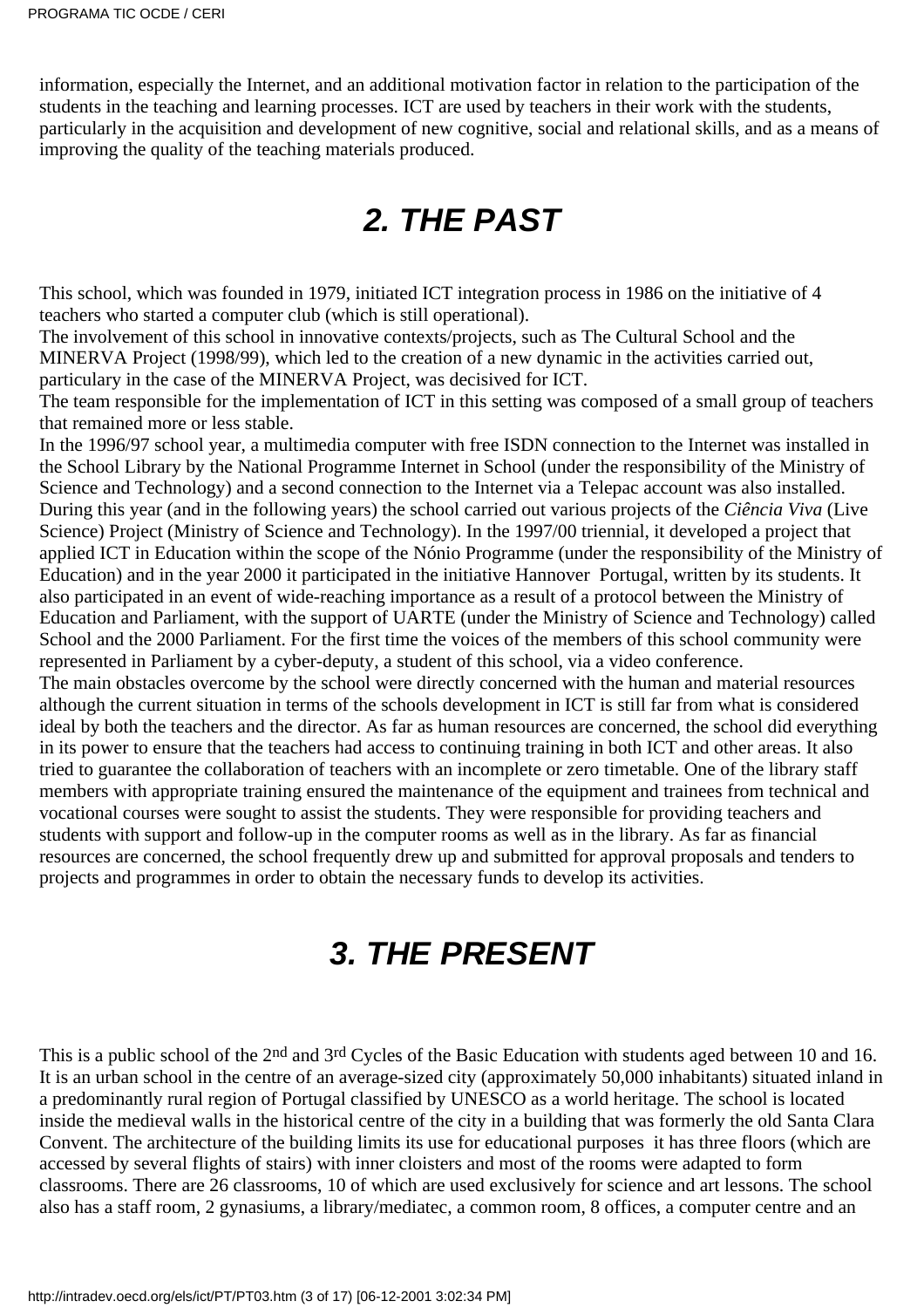educational guidance centre. It accepts children and youths living in the city as well as in the surrounding neighbourhoods and those from private social solidarity institutions. Most of the parents are employed in the services sector and the socio-economic level of the students is predominantly middle-class.

The school has 605 students (289 boys and 316 girls) and 79 teachers. Only a small percentage of students change school before the end of the year (approximately 3.8%) and the teaching body remains stable throughout the year. The school calendar consists of 180 school days. The week is made up of 5 school days and school hours are from 8h30 a.m. to 5h35 p.m., with a maximum number of 8 hours of teaching a day.

The school is organised administratively in accordance with the new management model and is currently the main school of *Agrupamento no. 3* in Évora. It is ruled by the Executive Committee (Steering Committee), the Board and the School Group Assembly, which is still in the installation phase. From the teaching organisation s point of view, the school is divided into Departments, Disciplinary Groups and Class Councils. There is also an Educational Support Nucleus composed of three teachers (1 from the 2nd cycle and 2 from the 3rd cycle) who are dependent on the Educational Support Co-ordination Team. The school budget is granted by the States General Budget. Another source of financial resources comes from the funding of projects to which the school regularly applies. Approximately 2% of the school s budget is allocated to ICT.

It should be stressed that this curricular reform is being progressively extended to more schools in the country and to other schooling grades.

### **ICT Infrastructure**

The total number of computers in the school used by students is 22. There are other computers that are used exclusively by teachers (3), the director (1) and the school administration (6). The school continues to have two Internet connections and currently has 8 computers connected to the Internet, all of them available to the students. The computers are located in various places in the school: Computer Centre, Staff room, Science Laboratory, Physics and Chemistry Laboratory, Library, Executive Committee, Secretary, SASe, and the Educational Support Centre. The students/computer ratio is 27.5 students per computer, only considering the computers used by the students.

The most important structure as far as the development of ICT is concerned is the Computer Centre which has several computers connected to the Internet, an educational software library, printers, etc. freely available to both teachers and students. The Computer Centre counts upon the dedicated collaboration of several teachers who are experienced in the educational use of ICT and have solid teaching qualifications.

### **Effectiveness**

According to the board, the reform is effective if we measure the positive results obtained up until the present. The reduction in failure rates is identified as the surest indicator of this effectiveness. Despite this, however, the board feels that this improvement still needs to be consolidated and carefully examined. This could imply greater investment in teacher training, in the acquisition of resources and in the generalisation of their access. An important aspect that should be taken into account is the clear shift in relation to the more traditional styles of teaching teaching is now more focused on the student, more open to new forms of learning and teaching, new educational work methods. An improvement in the social climate in the classroom is clear and objective and is the result of a less formal and rigid relationship between teachers and students and as an effect of the flexibility in the management of time, space and forms of learning. Today there is clearly a greater diversity of teaching and learning strategies and activities and this can only mean a shift in teaching practices due to a context that constantly demands interdisciplinarity, the sharing and communication of the products and results of the work carried out and, with a more innovative character, the provision of more individualised assistance to students in the form of Guided Study. The road opened up by the reform represents an invitation to the imagination and creativity of teachers and students in this school, in spite of all the difficulties. However, this is not easy to measure in terms of effectiveness, especially when teachers do not have time to do all that they would like. From the teachers point of view, the reform is especially effective with students who would normally have more learning difficulties. Higher ability students also benefit because they have more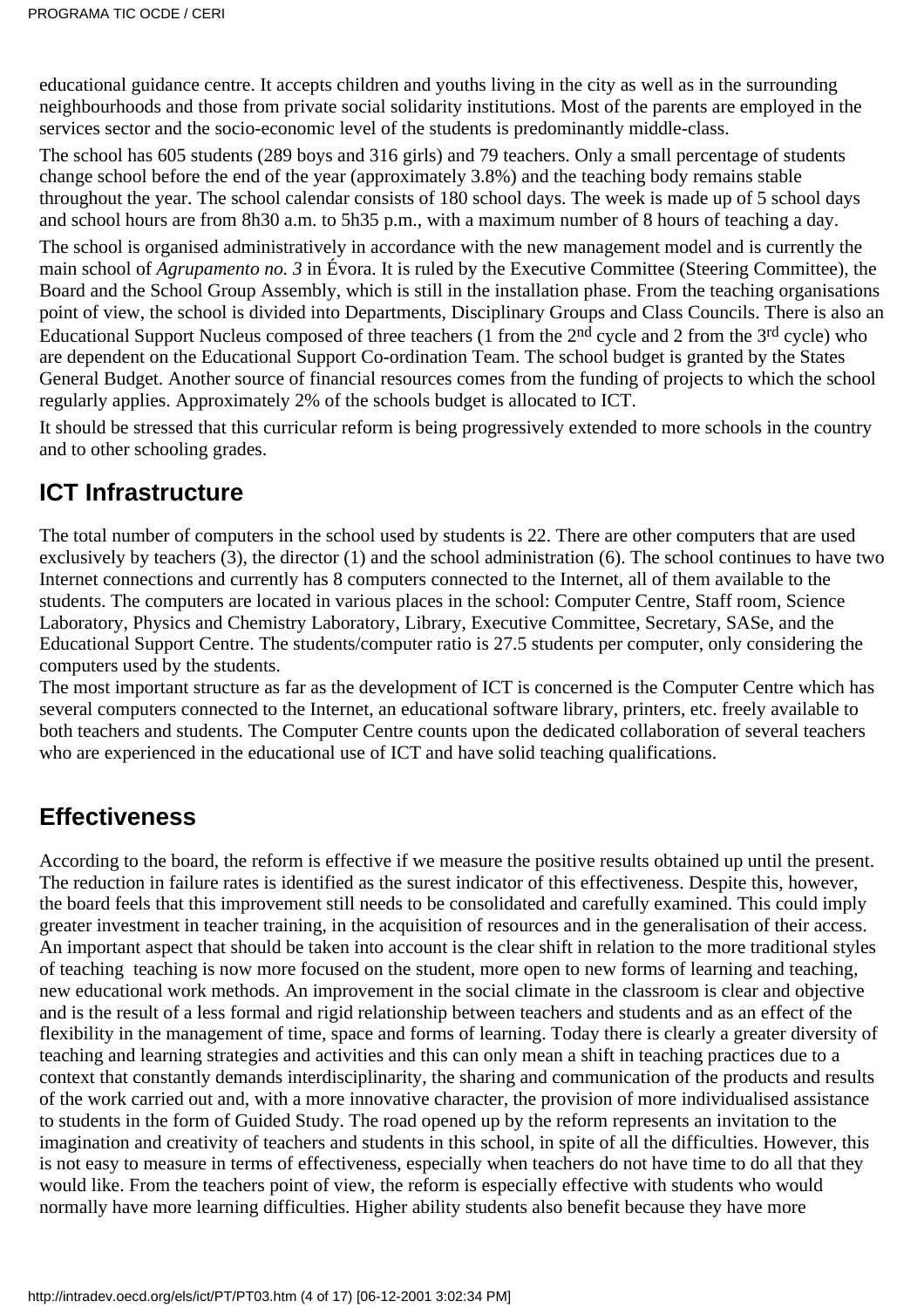opportunities to learn and to develop their skills due to the ease with which it is possible to define and ask for new tasks that are more suited to their capacities. We dont all have to do the same thing at the same time. Flexibility seems to be the cornerstone of this reform Flexible Curriculum Management. The changes introduced allow for greater flexibility in terms of work methods, strategies, space management, learning time, opportunities, etc.

Nevertheless, the introduction of changes of this dimension gives rise to some difficulties which to a certain extent may contribute to a greater or lesser effectiveness of the reform: a greater overload of work for teachers (94% of the teachers in the school are involved in the reform); difficulties of some of the interveners in adapting to new situations (for example, the recent introduction of 90-minute classes); difficulties in adapting to partnership work among teachers (in areas where two teachers are present in the classroom simultaneously, as is the case in Guided Study and the Project Area); the new situations created by the reform imply a new work culture based on constant dialogue and negotiation, open-mindedness to face the sharing of responsibilities in the resolution of practical everyday problems.

| <b>Name of the School</b>                 | E.B. 2,3 de Santa Clara                |
|-------------------------------------------|----------------------------------------|
| Address                                   | R. de Santa Clara, nº 2 7000-517 Évora |
| Telephone                                 | 266 707329                             |
| Fax                                       | Fax: 266 743303                        |
| $ e$ -mail                                | stclara@mail.telepac.pt                |
| web                                       | http://www.minerva.uevora.pt/stclara/  |
| Contact person                            | Antónia Ilhéu                          |
| Total number of teachers                  | 79                                     |
| Number of teachers involved in the reform | 75                                     |
| Total number of students                  | 605                                    |
| Number of students involved in the reform | 451                                    |
| <b>ICT</b> infrastructure                 |                                        |
| • total number of computers               | 32 (8 connected to the Internet)       |
| rooms with ICT                            |                                        |
| access to the Internet                    |                                        |

Table Characteristics of the school

# **4. MAIN HYPOTHESES**

### **Dissemination patterns**

We are faced with a centralised innovation model in which almost all decisions are made outside the school and the adoption of the decisions taken is made via external imposition, as far as the users are concerned. According to available data, there are teachers who are very enthusiastic, others who are moderately enthusiastic and others still who are more sceptical or even resistant; the last are in general teachers with the traditional type of teaching styles.

The data further refers that the reform brought with it new demands and new problems (the need for resources, teacher training, management of work spaces and times); new challenges for teachers with the acquisition and development of new skills and capacities (research, selection, organisation and criticism of information);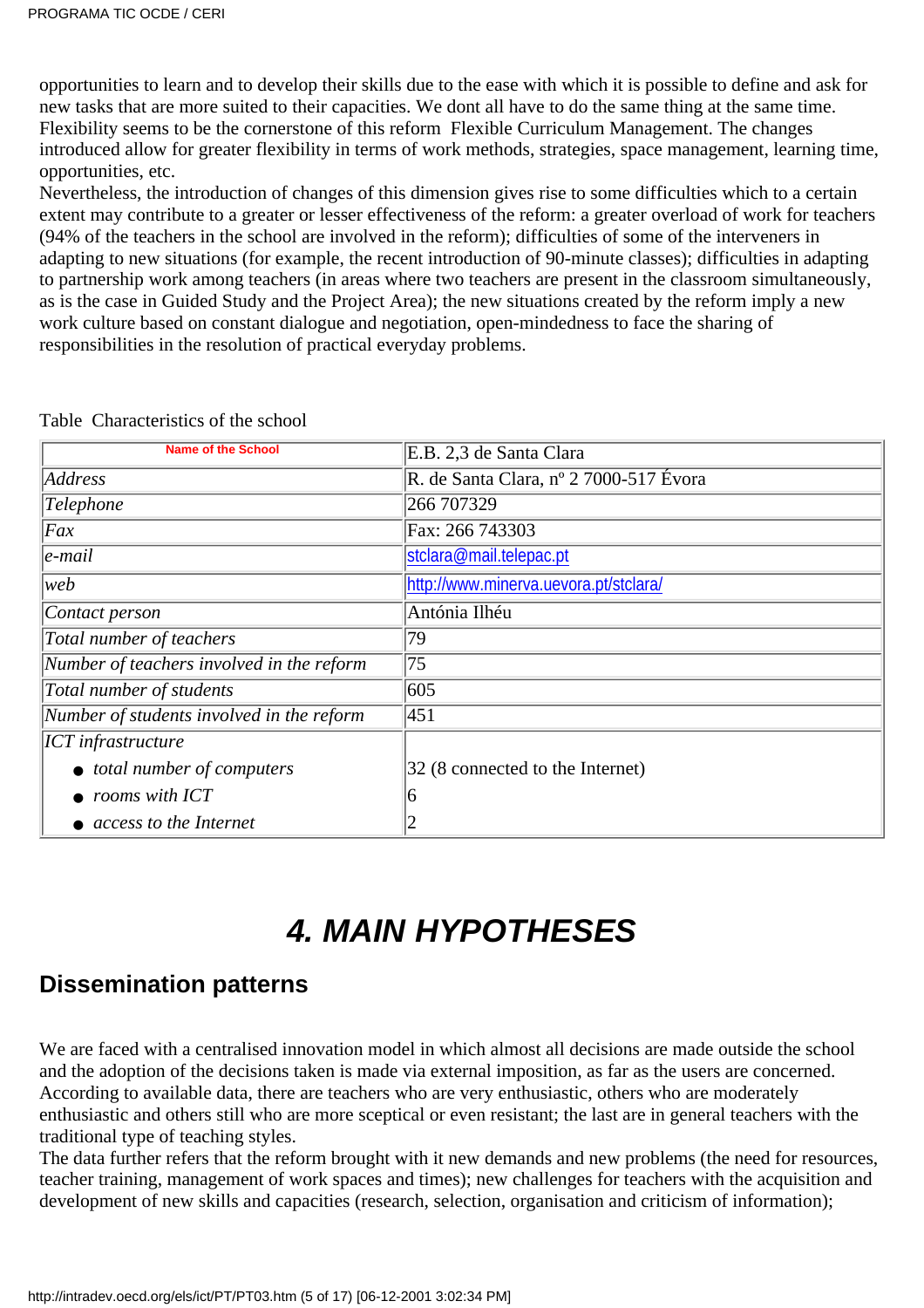innovative capacity in the production of teaching materials for the learning and teaching processes; capacity to confront the new sources of information and the capacity to adopt new roles and functions in the school. The advantages most referred by the teachers are above all those related to the possibility of carrying out teaching activities in partnerships (to counteract the traditional isolation of the teacher); the reform makes it easier to get into and adopt innovations, this term being understood to be new forms of educational work, and the recourse to more active and participative methodologies.

The teachers feel that the curricular areas introduced are innovative. The Education for Citizenship area is considered necessary for the complete education of the student, the Assisted Study area is especially important in the first years (5th and 6th grades) and the Project Area is vital, at all grades.

However, they stress that this school is able to see the reform in a positive light because it is a school where a project culture is breathed; that is to say that for quite some time now projects have been developed in the most varied sectors, consolidating interdisciplinarity habits among the teachers.

The main difficulties are related to the increase in the work load for some teachers (the system does not foresee compensation mechanisms); difficulties in evaluating the learning as some teachers feel that the new approaches and the new curricular experiences should correspond to a new form of evaluation; for some teachers the reform proposes innovations more in form than in content; the programmes are practically the same, what is abandoned is the system of organising the times and manners of learning which, despite its vitualities, does not seem to completely satisfy some of the teachers.

According to the teachers in this school, the innovative use of the Information and Communication Technologies in the reform is successfully managed, although in a rather limited manner, by a group of teachers and predominantly in the Project Area.

For the vast majority of the teachers, ICT are mainly used from a computer perspective as a work instrument, with greater predominance outside the classroom (Computer Centre) and with less frequency in the classroom. This use is still far from having a systematic nature and is characterised by the use of the word processor (very often) and the Internet and email less frequently.

The small group of teachers who dynamise and offer the other teachers and the students support, the support of the schools management and the infrastructure (Computer Centre), play a vital role as far as the role of ICT in the reform is concerned and the manner in which the new technologies are made known to and adopted by other members of the school.

As far as the reform is concerned, the impact of ICT in the teaching and learning processes essentially results from the possibility of using the computer as a work instrument and as a source of information, as well as, less frequently, a means of communication. The teacher s willingness, availability and competence are vital factors to the success of the use of ICT in the reform.

### **Upgrading and involvement of the teaching staff**

As to the upgrading and involvement of the teaching staff within the scope of the reform, the school, through the Ministry of Education, held training actions for the teachers involved in Flexible Curriculum Management. The offer of training was carried out via the teacher training centres and has contributed to the vocational upgrading of the teaching staff. This initiative, however, appears to be insufficient in terms of the content and topics of the actions and in terms of the number of teachers involved in the actions.

Also identified were some measures that could, according to the teachers, increase the effectiveness of the reform: a) increasing and improving the information and the training of teachers in topics related to the quality of the teacher s intervention within the scope of the FCM (reform), namely in evaluating learning, project methodology, multicultural education, education for citizenship, ICT and their curricular *integration*, and not merely their curricular use; b) providing human and material resources for the reforms demands; c) clarifying the objectives of the reform to teachers, students, parents and the educational community, thereby stimulating greater involvement and the participation of all.

As far as upgrading teachers in ICT is concerned, the vast majority of the teachers use ICT in the vocational activity, although in a rather limited manner. Between 80 and 90% of these teachers use them to write work documents, produce teaching materials, draw up small presentations and as a source of information (Internet) and means of communication (email), although the use of ICT as a means of communication is used less frequently (approximately 98% of the teachers interviewed stated that they do not involve their students in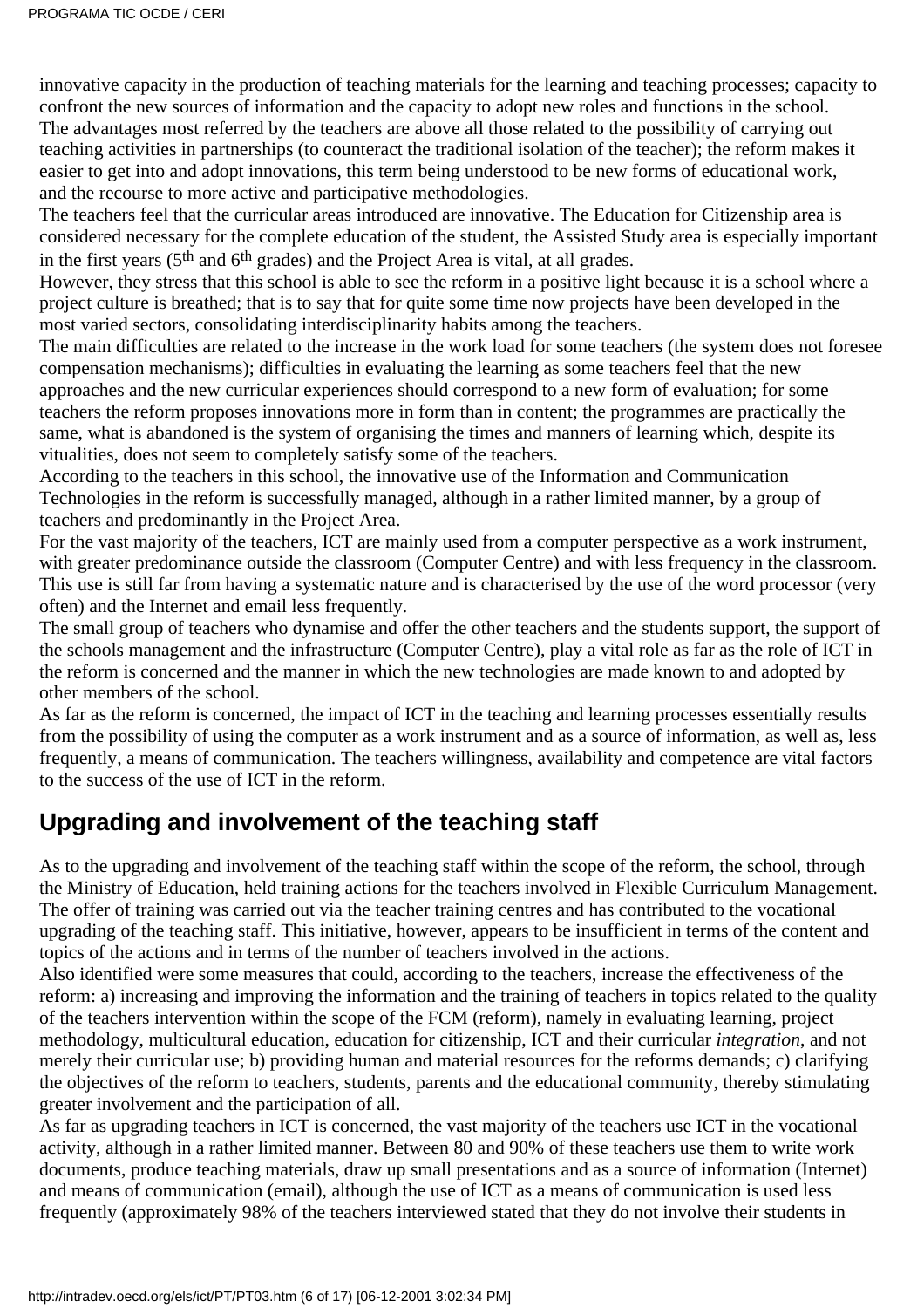learning activities with students in other classes or schools).

It should be noted that, as a result of the survey carried out, 84% of the teachers feel very comfortable or comfortable writing an article and almost 50% of the teachers use the computer at home to prepare their lessons, while 65% of the teachers do not send email messages and 69% do simply not receive messages. This data shows that the main use that teachers make of the computer is to prepare lessons and to produce supporting material, an aspect in which the teachers feel very comfortable in these tasks.

In this sense it should not be strange that in many cases ICT serve mainly as the teachers personal work instruments, shaped within the scope of projects, initiatives and activities outside the classroom. This fact shows that in essence ICT are an important work instrument within the scope of the teaching staff but that they are still a far way from entering the classroom. The target is that students have access to the tools of the information society in a systematic and generalised manner and in the context of their **ethos**: the classroom. The training strategies of teachers are resolved by attending courses or actions supported by the FOCO-Prodep (a programme of continuing training for teachers backed by the Social European Fund, now incorporated in the new support communitarian framework programme (Q. C. III) through the Programme for the Development of Education in Portugal). Despite everything, the demand and need for training is clearly greater than the offer, reason why many teachers resort to self-training and self-study in order to overcome the difficulties in this area.

In this school, the support offered by the colleagues who form part of the small group of teachers who are more dedicated to ICT in the school has played a vital role. From the teachers point of view, the offer of training is insufficient, even due to the simple fact that computer programmes evolve very rapidly. Self-training and self-learning therefore become essential updating strategies.

The school also has a priviledged relationship with the local university which tries to contribute to the development of the school in this area through training programmes and the follow-up of projects. In collaboration with the Nónio XXI Century Programme Competence Centre of the University of Évora, many of the teachers of this school have attended training courses and actions in this area. The collaboration in educational projects in the area of ICT has also been a positive contribution, making possible new learning opportunities for teachers and students.

### **The role of leadership**

The characteristics of the reform under discussion condition the leadership phenomenon and its potential role. Although the reform was decided on and planned outside the school, the school s management should be involved in it and should take the role of leadership as a result of its position of power inside the school. The implementation decisions related to the adjustment of the reform to the reality of each school to a large extent depend on the school s management: definition of priorities, management of human and material resources, space, equipment, etc..

Nevertheless, according to the board there is no leadership as such since the reform is taken on by the whole school. As the school is run by a collegial body, the responsibility is shared by all.

As far as the leadership within the framework of the development of ICT in school is concerned, a group of teachers regularly carry out a multiple set of roles that take the form of a phenomenon of shared leadership. This group provides teachers and students with technical and pedagogical assistance, controls the formulation of proposals and projects in this area (from the conception phase, writing up of the proposal, execution of the project and evaluation) and maintains a collaboration with the school s management.

In the school this group is known as ICT group; it has a broad experience, acquired in the various projects in which the school has been involved, from the Minerva Project to the more up-tp-date Nónio Programme. Although the results are positive, they are far from satisfying these teachers who would like the issue of ICT in school to receive more attention. The number of hours they spend helping other teachers and students exceeds the hours they are assigned in their timetable.

When asked about this, they replied that they do not feel like leaders, they merely have more experience and knowledge in this field. They added that despite this they need more training in order to be able to improve their response capacity.

They stressed however that they have the unconditional support of the school management and that only with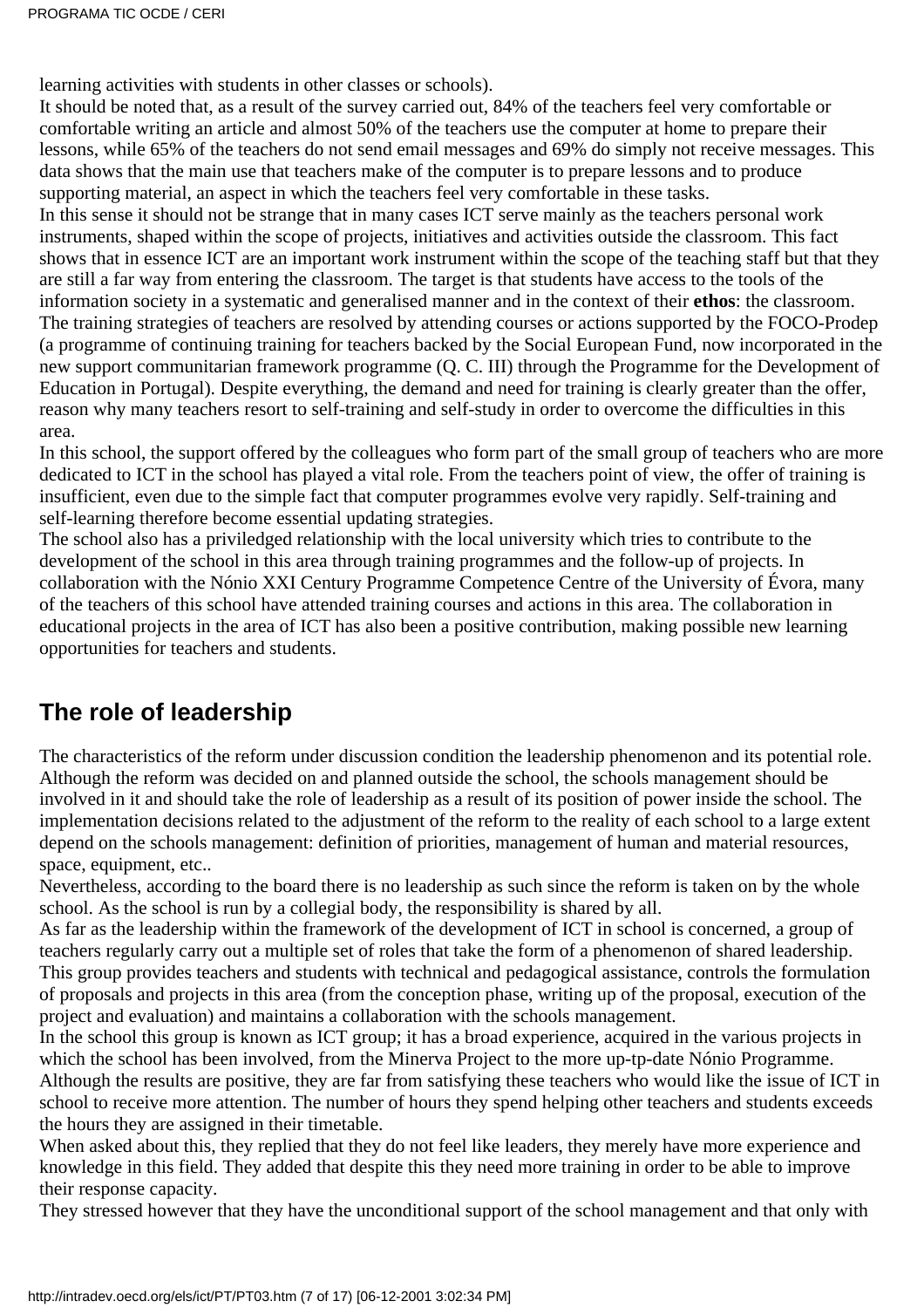this support was it and is it possible to do little but well of what is done in this field. Nevertheless, according to this group of teachers, the small decisive step of using ICT to support the teaching and learning processes in the classroom seems to be much more difficult to achieve and it is also very difficult to make their use widespread. And the reasons are well known: the school lacks resources (human, material and financial) and teacher training, including the younger or more recent teachers in the school. If we add to this picture the natural resistance of some of the teachers, difficulties in the organisation of space (large classrooms and small classrooms), we are faced with a scenario that can only be changed with a strong strategic commitment to this area.

### **ICT-Reform connections**

As far as one of the main problems of this research is concerned, there seems to be a slight connection between the reform and ICT. This connection seems to exist in both directions. On the one hand, FCM (reform) benefits from the existence and use of ICT, namely through the work carried out in the Computer Centre which acts as a logistic and human support. The teachers who provide support to this centre end up playing the role of dynamists of the reform itself. This support is essentially provided in the Interdisciplinary Project area and occasionally in the Guided Study. ICT act more like a personal work tool, a source of information and an instrument that supports the development of the students research and communication skills. The Interdisciplinary Project area seems to be the area of the reform where ICT are more requested and used by the students.

Examples of activities are the access to information via the Internet, the writing and presentation of work done by the students, groupwork (controlled work and free work) and preparation of teaching materials by the teachers.

These initiatives are also incorporated in the Flexible Curriculum Management reform which foresees that the non-disciplinary curricular areas should be developed in articulation between themselves and the disciplinary areas, including a student work component with the Information and Communication Technologies. Nevertheless, everything depends on the conditions in the schools and the options of the teachers.

# **Academic rigour**

In a context of compulsory schooling, school results naturally take on a very specific importance. In Portugal, tens of thousands of students leave school before completing the compulsory basic schooling. This issue is a national concern and has led to several initiatives and programmes backed by the Portuguese Government (PIPS and alternative curricula, among others). In this context, evaluation does not have the sense of the traditional summative evaluaton, of classifying students for ultimate selection, but rather a clearly formative sense and objective. This is a central aspect in assessing academic rigour as a result of the reform.

Evaluation is normally carried out in the form of tests, exercises and work done by the students, either individually or in group. Participation in class and diligence are also taken into account.

It should be stressed that some teachers have mentioned difficulties in the evaluation area of the reform as it is more focused on processes than on products and, conversely, the traditional system of teaching is more directed towards products and contents.

In the following table, relative to the 1999/2000 school year, we can see the number of students who passed, those who were kept back and the percentage of students kept back.

Table 1 Students who passed, students who were kept back and percentage of students kept back in the 1999/2000 school year

| Academic              | Total number of students Number of students |           | Percentage of      |
|-----------------------|---------------------------------------------|-----------|--------------------|
| Year                  | who passed                                  | kept back | students kept back |
| $5th$ grade           | 172                                         | 28        |                    |
| 6 <sup>th</sup> grade | 168                                         |           |                    |
| $7th$ grade           |                                             |           |                    |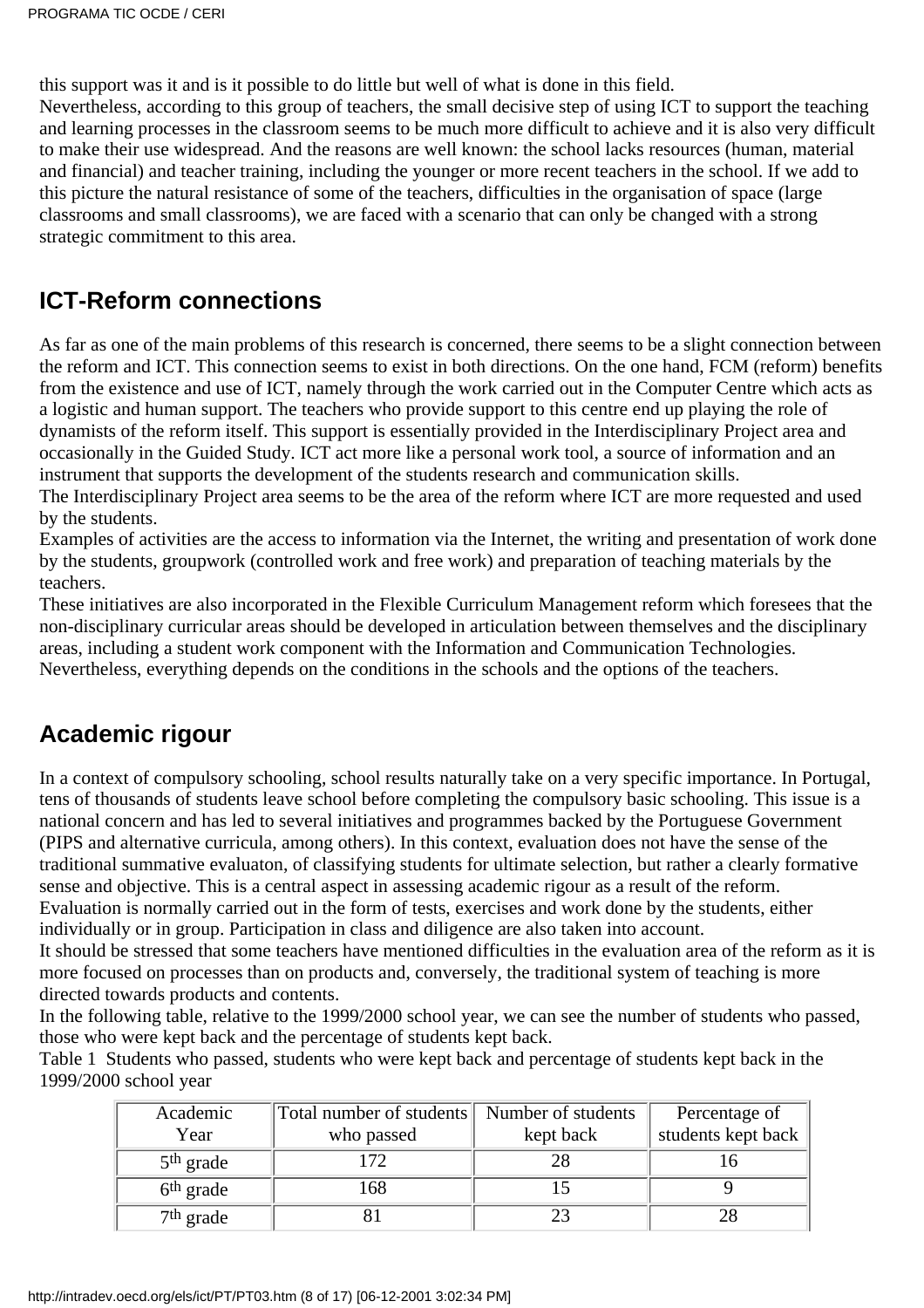| Qth.<br>$\sim$ 110.00<br>$\sim$ $\sim$ | $-$ | . .       |
|----------------------------------------|-----|-----------|
| Qth<br>grade                           |     | --<br>$-$ |

According to the school management, one of the revealing indicators is the drop in the number of failures in the grades covered by the reform, although it is difficult to establish a cause and effect relationship between the reform and this data.

To give an example, the results of students from the school in the subjects of Mathematics and the Portuguese Language in two representative grades were as follows:

Table 2 - Students with positive results in the first term of the 2000/2001 school year

| Grades                | <b>Situation</b> | Portuguese language | <b>Mathematics</b> |
|-----------------------|------------------|---------------------|--------------------|
| 6 <sup>th</sup> grade | Reform           | 80 %                | 73 %               |
| 9 <sup>th</sup> grade | No reform        | 78 %                | 54 %               |

On the other hand, a wide group of factors involved in the reform can easily be identified in the school which makes the association between one factor, isolated from the rest, and the results obtained difficult. If we add to this a context of change we have very complex scenario to evaluate this aspect of the problem.

In this sense, and until more profound studies can be carried out on this aspect, very little is known on the impacts of the reform and the educational use of ICT and on the academic rigour.

# **Equity**

Management and teachers are deeply concerned with the social aspects intrinsically involved in the role of the school and in the role of the teachers.

Access to the tools of the information society and knowledge is not therefore an exception to the attitude of the teachers and of the school. In this sense, they are making every attempt to provide conditions of equity in the access to ICT by using various strategies.

One of these strategies, and despite its limited number, has to do with the distribution of the computers in various places in the school: the Computer Centre, Staff Room, Science Laboratory, Physics and Chemistry Laboratory, and the Library, allowing for distributed access and in this way reaching more students.

A second strategy lies in promoting and supporting structures and spaces, in the school, to occupy students free time and extra-curricular activities: Computer Club and Multimedia Laboratory that are open 2 hours a week to students, accompanied by teachers who dynamise the activities.

A third strategy is related to the access to the Computer Centre so as to ensure its use by teachers and students, independently (as long as it is not occupied with classes or other sessions), during school hours.

In this Resource Centre, support is offered by teachers who dedicate a large part of their time to helping their colleagues and students and also by a trainee from the Vocational Multimedia Course of the Vocational School in the Alentejo Region, who has training in ICT and helps the students. The Staff Room is equipped with computers and printers and the Library has a staff member with ICT training who helps students with the work the have to do and which involves the use of ICT.

# **Discussion of the Hypotheses**

We reserved this space to discuss the various hypotheses put forward along with some of the constraints we wish to identify before the discussion itself. Some of the hypotheses, namely hypotheses 3 and 4, as we mention further ahead in the body text, are not in our opinion mutually exclusive making it difficult to make a decision in relation to the confirmation or refutation of the hypotheses given.

#### *Hipothesis 1*

*Technology is an important catalyser of educational reforms, especially when these involve the Internet. The alternative hypotheses is that when a true reform is in progress, technology serves merely as an additional*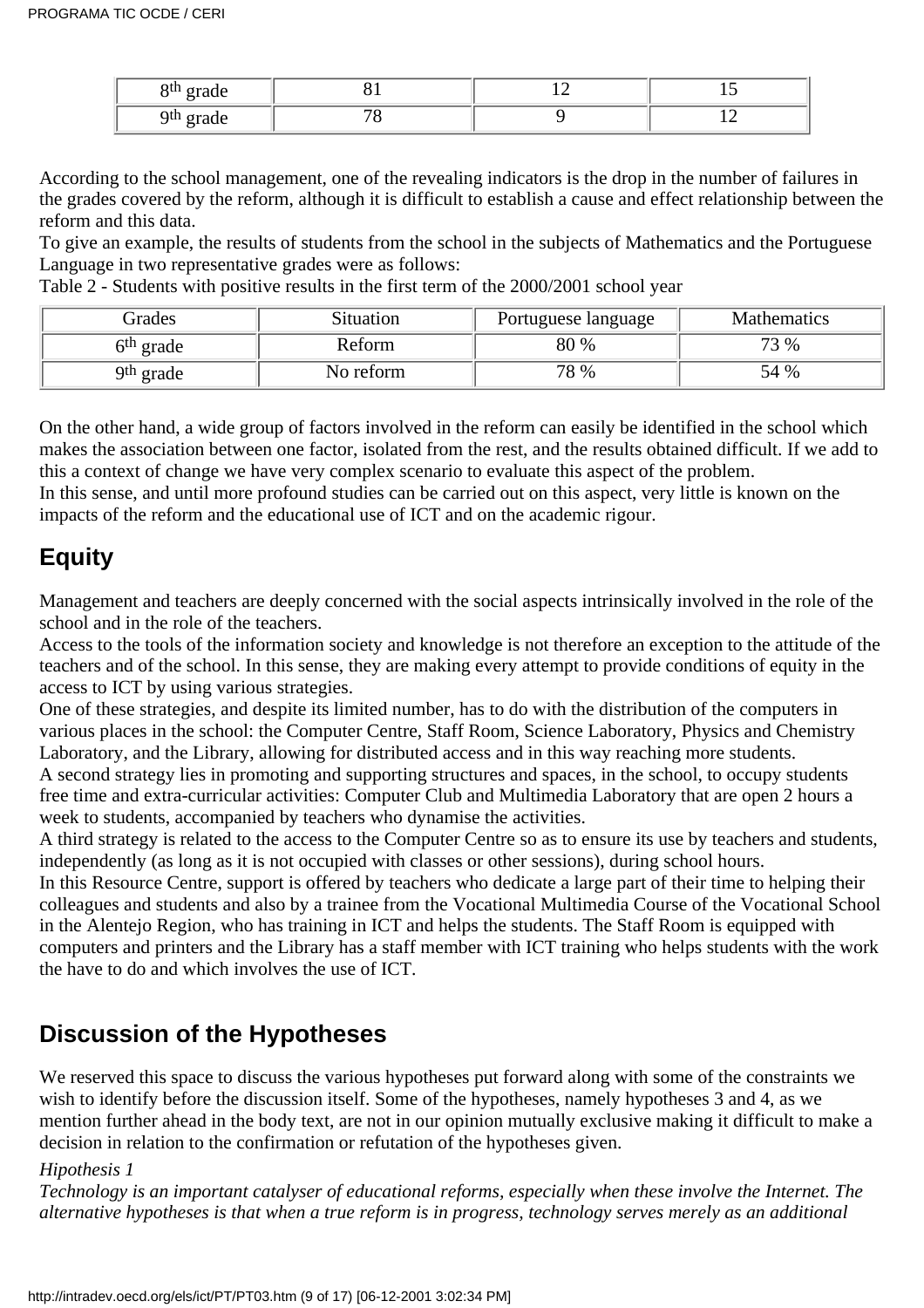*resource and not as a catalyser, i.e. the driving forces behind the reform also encourage the application of the technology to resolve specific educational problems.*

Analysis of the data gathered shows that this hypothesis should not be accepted but rather the alternative hypothesis, i.e. technology is used merely as an important additional resource but not as a catalyser of the reform in progress in this school.

There are mainly two facts that back the alternative hypothesis: the first concerns the nature of the change that was imposed on the school (the reform) and the fact that the reform stemmed from and was set up by external entities that are hierarchically superior to the school, with previously defined objectives and programming. From the moment the school decided to adopt this new curricular model, the participation of all the teachers became in practice compulsory. The degree of involvement of the teachers is variable although most have adopted the objectives and principles of the reform and have found advantages and solutions for some of the school s day-to-day problems. The diffusion of the reform, both internally (to other grades) and externally (to other schools), does not depend on the wishes of the intervenors.

A second fact in favour of the alternative hypothesis has to do with the scarcity of resources in ICT the scarce proportion of teachers who use ICT in direct support to the teaching and learning processes in comparison to the proportion of teachers who use the computer as a personal work instrument, which in essence means that they are being used mainly to produce supporting educational materials.

#### *Hypothesis 2*

*The dissemination of the reform (and consequently of ICT) follows the traditional dissemination pattern of the reforms and innovations described by Roger (1995). The alternative hypothesis is that technology operates differently from the traditional reforms and innovations and that its dissemination pattern therefore has distinct characteristics.*

Findings show that the hyposthesis which upholds that the dissemination of the reform follows the traditional dissemination pattern of the reforms and innovations put forward by Roger (1995) cannot be accepted for this case study.

The main reason for this concerns the fact that the reform was decided on and planned by entities that are external to the school and hierarchically superior. The school announced its adhesion to the reform in an experimental phase and implemented the changes. Findings reveal that teachers ensure the adhesion to the reform and implement the changes set by the decree-law governing the reform with varying degrees of enthusiasm and involvement. In this sense the dissemination and adoption of innovations model does not apply to a reform with these characteristics.

As regards the alternative hypothesis, it should be accepted on the basis that the reform and its technologies have, in this case, distinct characteristics. As opposed to the reform, ICT are not imposed by decree: their exposure, adhesion, involvement and adoption depend on individual will and are subject to a dissemination pattern that is compatible with the proposal of Roger Clarke.

Findings in favour of the alternative hypothesis reside in the history of the introduction of the Information and Communication Technologies in this school and in the manner in which they were and are progressively adopted, as the individual will of the teachers and the directors allows for an ever-wider adoption of ICT as vital elements in the schools day-to-day work and in the teaching profession.

The private communication channels which are characteristic of the innovations dissemination standard proposed by Roger, observable in this school, really work and are in fact leading the school in this progressive adoption of ICT by most of its members. The facts show that many of the elements and characteristics of Roger s model can be seen in this school, as regards the educational use of ICT, namely the behaviour of the early adopters, the importance of the interpersonal communication channels in the persuasion phase, etc..

#### *Hypothesis 3*

*The effective implentation of ICT depends essentially on the skills of the teaching staff in integrating ICT in learning. This hypothesis assumes that the effectiveness of ICT is associated to the mediation of teachers and that their academic value is positively related to the teacher s skills. The alternative hypothesis is that the schools technological infrastructure and the skills of the students, and not the skills of the teaching staff, in*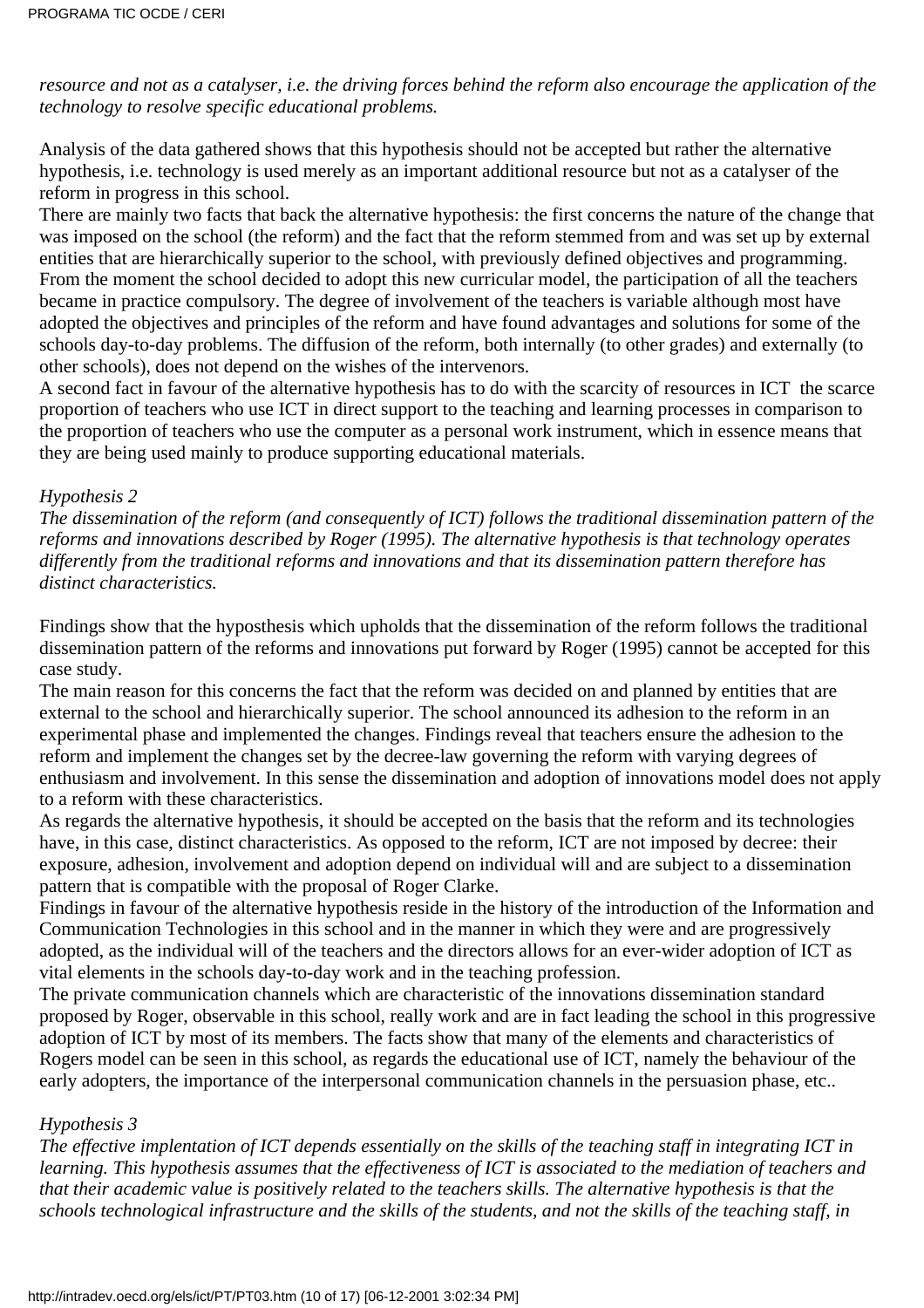#### *ICT determines the results of implementing ICT.*

The hypothesis that the effective implementation of ICT depends on the skills of the teaching staff in the integration of ICT in learning should be accepted since findings point mainly in this direction.

Findings in favour of this hypothesis are mostly based on the importance of the teacher s role of mediator in the educational interventions in populations of this age which strongly condition the level of autonomoy and independence of the students. A concrete example of this is that even the Computer Club and the Multimedia Library are directed and co-ordinated by the teachers, the same happening in the curricular activities in the classroom, when these are carried out. The teachers in this school clearly take on the role of mediators in this process and the potential of ICT is exploited and enriched when the teachers are skilled in this field. Findings against this hypothesis are the reduced number of computers in the school and the reduced number of teachers who use ICT to support learning or in direct relationship to the curricular content: 75% affirm that only a tiny part of the use of the computer in the lesson was directly related to the curricular content and 98% did not involve their students in collaborative learning via the Internet.

However, accepting this hypothesis does not totally exclude the rival hypothesis, especially if we take into account the fact that the technological infrastructure and the skills of the students are also factors that facilitate or condition, positively or negatively, the teacher s role of mediator in the integration of ICT in learning. The existence of a technological infrastructure dimensioned to ensure ilimited and generalised access to all members of the school community will certainly lead to a new equation of these hypotheses.

A second factor that would require more in-depth study is the evaluation of the students skills in ICT. We have only a vague idea, resulting from teacher observations, that some students, and increasingly more for sure, have a computer at home and certainly learn from using it. We do not know what they learn. But we do know that part of what they learn they take to school with them. They also take the curiosity of wanting to learn more and the desire to use the means more and more, both at school and at home. What is the importance of this factor in the effective implementation of ICT in learning? We will only find out by carrying out more in-depth studies.

More and more often students ask to use the Internet at this school, mostly as a source of information; and just as frequently teachers ask the students to perform research tasks on the Internet or in electronic encyclopaedias using the computers in the Library or in the Computer Centre.

#### *Hypothesis 4*

*If all the students have identical access to ICT, the difference in academic performance between the poorer students and the less poor should not increase. The alternative hypothesis is that if all students have equal access to ICT, students who are less poor will tend to increase the difference in academic performance in relation to poorer students.*

The main hypothesis (if all students have identical access to ICT, the differences in academic performance between the poorer students and the less poor should not increase) should be accepted under certain conditions. In line with the information gathered, access to computers is identical for all students and this fact is not reflected in difference in academic performance between poorer students and those less poor.

However, the formulation of the hypothesis does not define the context in which the hypothesis should be observed. It is therefore assumed that in this school where access to computers is identical for all students, according to the teachers, this fact does not reflect any differences in academic performance between poorer students and those less poor.

Once again, the alternative hypothesis is not totally excluded. The reason for this is that certain factors related to the problem should not be ignored: increasingly more students have a computer at home and access to the Internet; these students have an advantage and unless the school does not carry out educational interventions aimed at the students who need them (namely the poorer students), this advantage will increase the differences and not reduce them. The time dedicated to the task, a determining factor in learning and passing, is in this case very favourable to those who already have a computer at home. If in the short term this factor is not observed, due to the age of the students, in the medium term it may naturally be felt. For this reason the rival hypothesis should not be totally ruled out.

In this sense the school should ensure identical access to ICT for all children and youths, on the one hand, but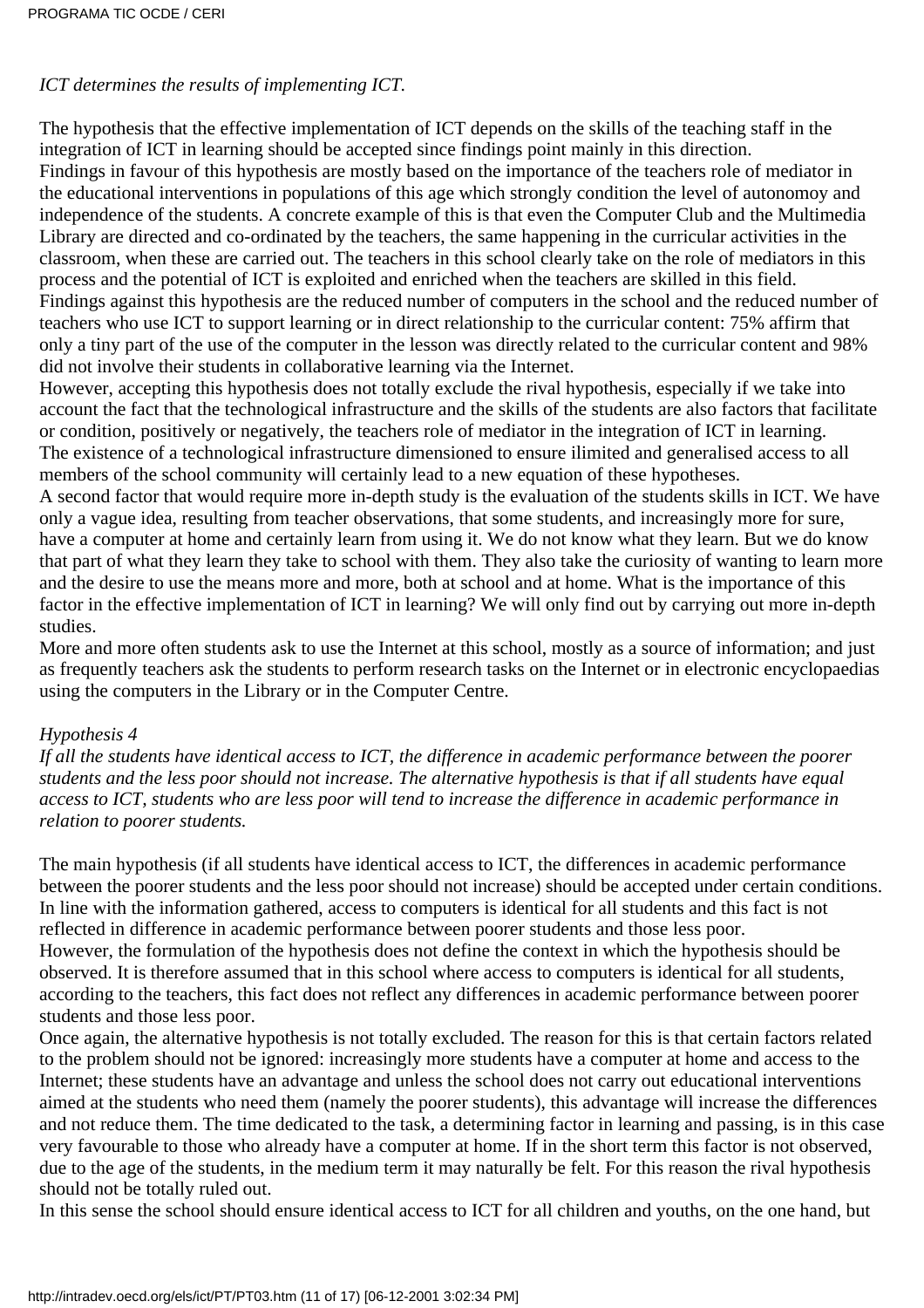it should also ensure the presence of teachers/animators who can guarantee that students are given appropriate help during their learning in this field, on the other.

#### *Hypothesis 5*

*An effective implementation of ICT will cause academic standards to remain the same or to increase in spite of the poor quality of many ICT materials. Academic standards depend on the expectations of the teachers and of the school and not on the level of manuals, of ICT materials and others. The alternative hypothesis is that the use of ICT will lead to a reduction in academic standards insofar as the students will spend more time on research with marginal benefits and on surfing Internet sites or curricular materials of low-quality.*

The main hypothesis should be accepted given that the data gathered in this school supports this statement. The perception of the teachers reinforces the positive effects of ICT in academic standards, especially the development of research, social and communication skills, despite the reduced quality of many ICT materials. It should nonetheless be stressed that a school s academic standards do not depend only on an effective implementation of ICT nor on the quality of ICT materials. They depend on a much wider set of factors which are far from running out in parameters that are more or less related to ICT. Even more so when in this school ICT and the educational work which is done, with no doubt as to the merit, represents only a small part of the work which is carried out by the group of teachers at the school.

The findings in favour: 98% of the teachers did not involve their students in collaborative learning through the Internet with students from other classes; 93% of the teachers do not use technology to collaborate with other teachers; 89% of the teachers affirm that the use of computers by the students was not considered in the evaluation of the learning; almost 70% of the teachers practically did not receive or send email messages... These facts show that it will be very difficult to relate only the development level of ICT in a school to the academic standards of its students.

# **5. PROJECTIONS**

### **Sustainability**

The sustainability of Flexible Curriculum Management is ensured as this is a reform by decree and it is currently being extended to other schooling levels 7<sup>th</sup>, 8<sup>th</sup> and 9<sup>th</sup> grades and other schools in the country. The reform has important impacts and implications in the school. It presents a programme of curricular change through the introduction of new fields which represent innovation areas that may lead to profound changes in teaching with greater concern: teaching with more space for individualised support, more opportunities for the development of research and communicative skills, more space for multicultural education and education for citizenship and more space for groupwork and the development of the students social skills; an appeal to the participation of the family and the community in school life, etc..

The reform s sustainability is ensured, just as its adoption and implementation, by governmental decree. It is something outside the school and at the individual will of each one of its members.

As far as could be observed in this school, some problems related to Flexible Curriculum Management still have to be resolved.

A reform with the nature and philosophy of FCM and with such wide-reaching objectives would need an appropriate infrastructure (and which in many cases would mean revised and/or enlarged) in terms of physical space, means and equipment. The school did not particulary benefit from interventions on this level. Only on the level of teacher training were training actions carried out. Despite the degree of acceptance and involvement of the teachers being very positive (a clear indicator is the fact that the teachers were involved in activities and tasks that far exceed their working time), this does not prevent them from manifesting their criticism for the fact that the reform does not contemplate interventions on the level of the infrastructures and equipment. Some implementation difficulties could easily have been overcome if the space and the equipment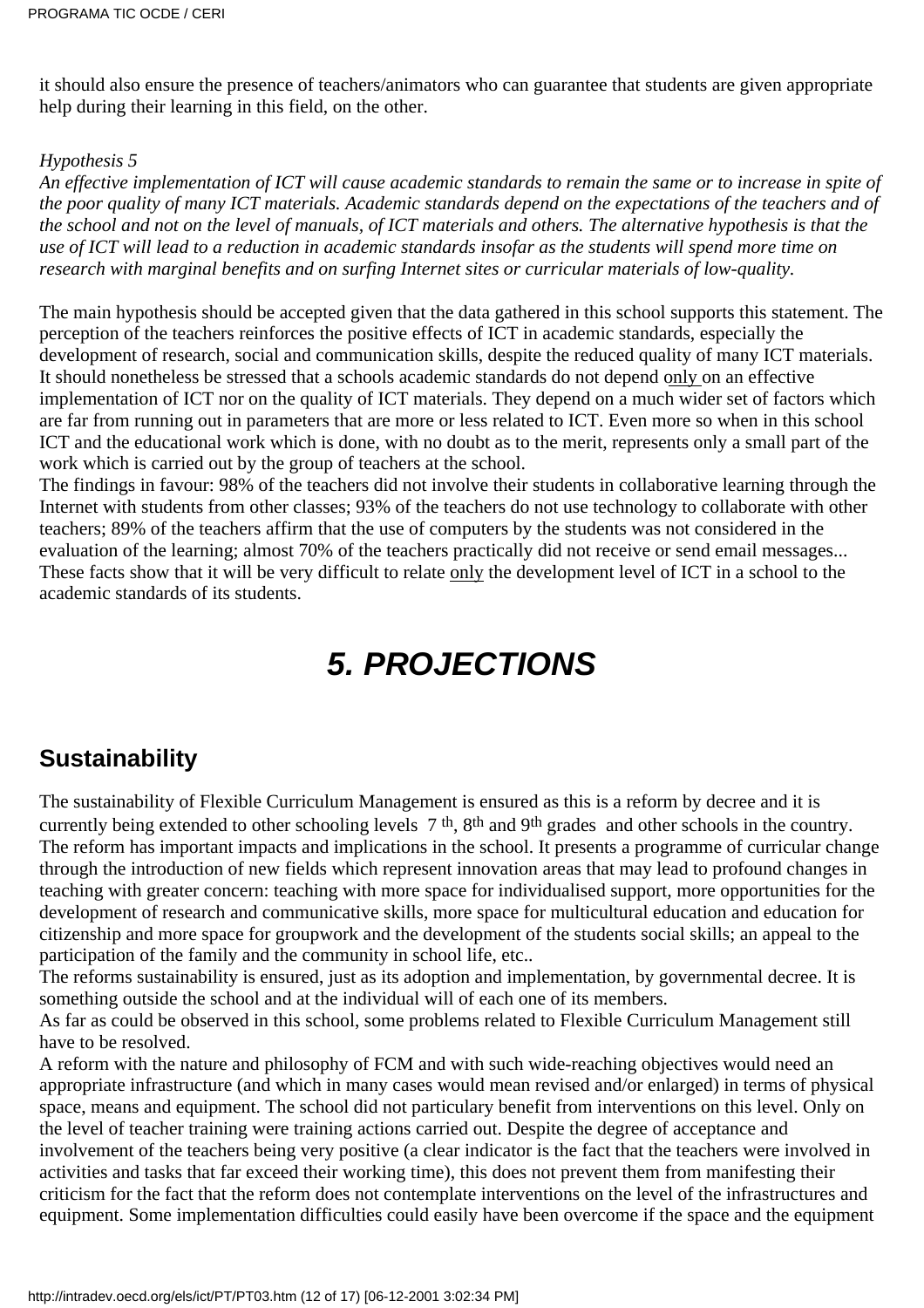had been correctly dimensioned to the number of classes and students.

As regards the sustainability of the development of ICT in the school, the factor that most contributed to this sustainability is the involvement, motivation and dedication of the teachers and the school s management not only in relation to the educational use of ICT but also in relation to the school. This fact justifies the true project culture that has existed in the school for many years. Being open to innovation, the calculated risk and the desire to learn throughout life form part of the culture of this school and the new members gradually acquire it. In spite of the difficulties and obstacles, that which is possible to do is done with intention and determination.

The school continues to pursue the objective of developing ICT and to use all the opportunities that arise to improve its response capacity: acquisition of new equipment and educational computer programmes, training of human resources, raising the awareness of the families and the community to the importance of their participation, searching for new sources of income, etc.. The sustainability of ICT in the school is recognised by the teachers and by the board as an upgrading factor of the quality of the teaching done by the school and in this sense the school would like to consolidate the progresses made to date.

### **Dissemination**

As regards the dissemination of the reform, its generalisation both within the school and to other schools is equally ensured. It us in fact already foreseen in the legislation which has in the meantime been produced. This is a process led by structures of the Portuguese education system which are hierarchically superior to the school.

Nevertheless, the Ministry has promoted the dissemination of this reform through meetings and through the Internet where it has published pages with information on the reform and also via a forum operating on the virtual site of the Ministry of Education (available at: <http://www.deb.min-edu.pt/nocf/gestaoflexivelcurriculo.htm>). The objective of this discussion is to gather information on the implementation strategies followed so as to adjust those aspects which possibly operate less well. The school has also participated in this discussion. As regards the dissemination of the practices of using ICT for educational purposes, the teachers feel that the school will have to continue its efforts to acquire new equipment, install an Intranet, make better use of the space avaible and encourage the training of teachers in this field. The school has also made an effort to disseminate the initiatives and projects currently being developed in the school as well as the potential participation of the community by maintaining and updating its page (available at: <http://www.minerva.uevora.pt/stclara/>).

# **6. ANNEX A**

The methodology used in this case study followed the instructions supplied by the OECD in the research manual. A research team was set up with a co-ordinator and four research assistants. The work plan and research protocols were drawn up by the team. The field work was carried out in a first phase in July 2000 and in a second phase in Decmber 2000 and January 2001. The semi-structured interviews on the teachers (5), management representative (1), specialist (1), guardian (1) and student (1), teacher observation (1) and surveys on the teachers in the school were the methods used to gather data used by the team. The teachers were interviewed at the same time and the director was interviewed individually. In the first phase, the average duration was two hours for every two sessions and two hours in the case of the management representative. In the second phase, the management respresentative was interviewed for two and a half hours. The interviews with the student and the specialist lasted for an hour and an hour and a half, respectively. The interviews were recored on tape and electronic medium using a portable computer. The observation data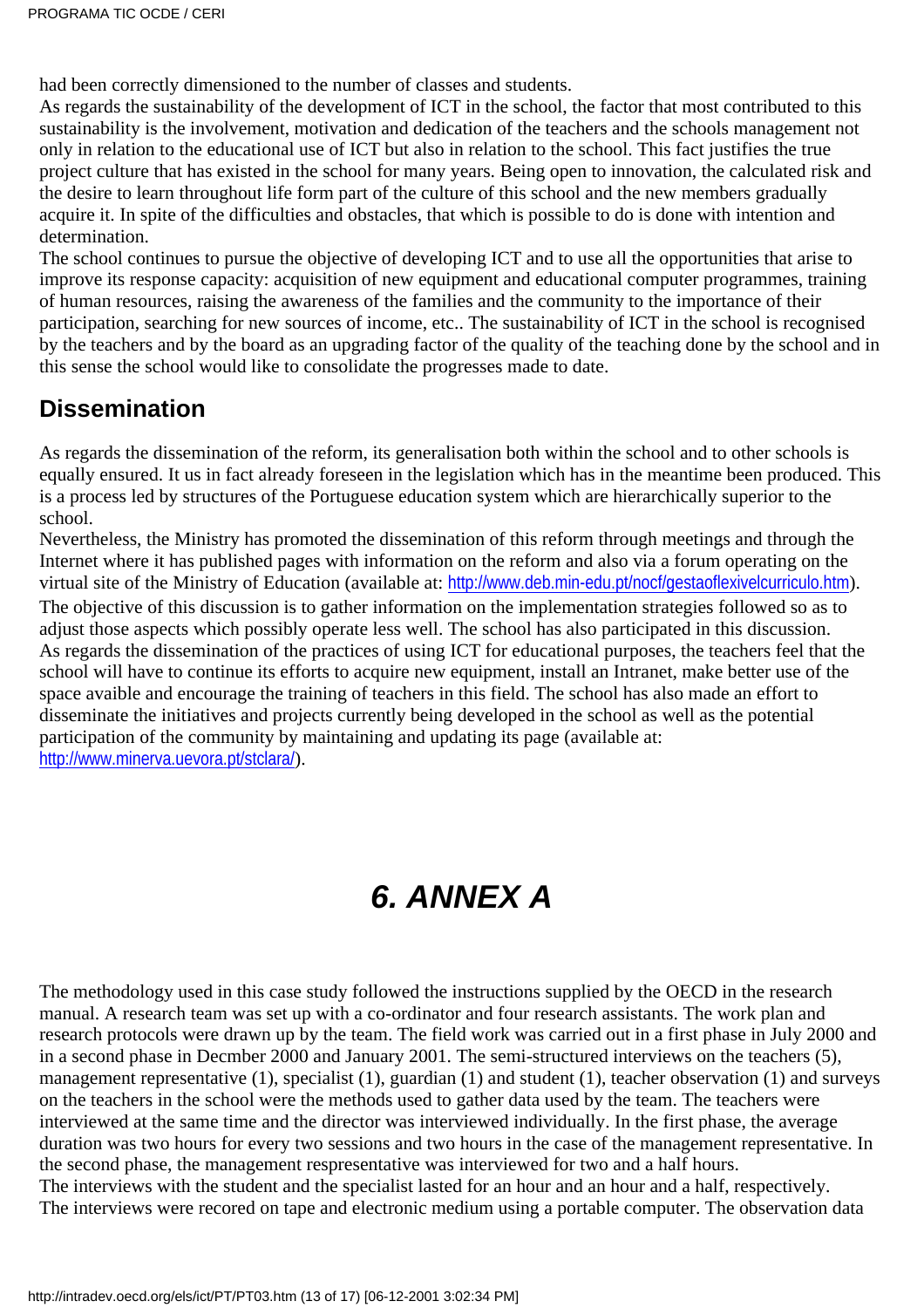was registered in the observation grids.

The complementary materials of the students, teachers and the school were catalogued and are available on the Internet at: <http://www.minerva.uevora.pt/ocde/stclara/>.

After the data was gathered, it was coded, classified and organised in the matrix that can be found in the research manual, the data supporting the hypotheses was catalogued, the individual summary was drawn up in line with the suggested structure and the respective conclusions were written.

# **7. ANNEX B**

Number of surverys: 45 Return rate: 64%

1. To what degree do you feel comfortable/capable of carrying out the following activities on the computer?

|     |                                                                  | VC  |     | FC  | <b>NC</b> |
|-----|------------------------------------------------------------------|-----|-----|-----|-----------|
| 1.  | Writing an article                                               | 53% | 31% | 7%  | 9%        |
| 12. | Searching for information on the World Wide Web                  | 13% | 16% | 27% | 44%       |
| 3.  | Creating and maintaining web pages                               | 2%  | 0%  | 16% | 82%       |
| Ι4. | Using a database                                                 | 0%  | 27% | 27% | 47%       |
| 5.  | Creating a database                                              | 0%  | 4%  | 22% | 73%       |
| 16. | Sending and receiving email messages                             | 16% | 20% | 13% | 51%       |
|     | Writing a programme                                              | 2%  | 2%  | 9%  | 87%       |
| 18. | Drawing a picture or diagram                                     | 9%  | 20% | 38% | 33%       |
|     | 9. Presenting information e.g.: using PowerPoint (or equivalent) | 2%  | 18% | 22% | 58%       |

How important are each of the following skills related to the use of computers?

|                                                                   | VI  |     | FN  | NI  |
|-------------------------------------------------------------------|-----|-----|-----|-----|
| 10. Writing an article with a word processor                      | 64% | 24% | 9%  | 2%  |
| 11. Searching for information on the Internet                     | 31% | 53% | 16% | 0%  |
| 12. Creating web pages                                            | 7%  | 20% | 33% | 40% |
| 13. Using a database                                              | 13% | 38% | 38% | 11% |
| 14. Creating a database                                           | 7%  | 22% | 49% | 22% |
| 15. Sending and receiving email messages                          | 9%  | 44% | 29% | 18% |
| 16. Writing a programme                                           | 9%  | 29% | 18% | 44% |
| 17. Drawing a picture or diagram with design/graphics software    | 31% | 44% | 16% | 9%  |
| 18. Presenting information (e.g.: using PowerPoint or equivalent) | 13% | 49% | 24% | 13% |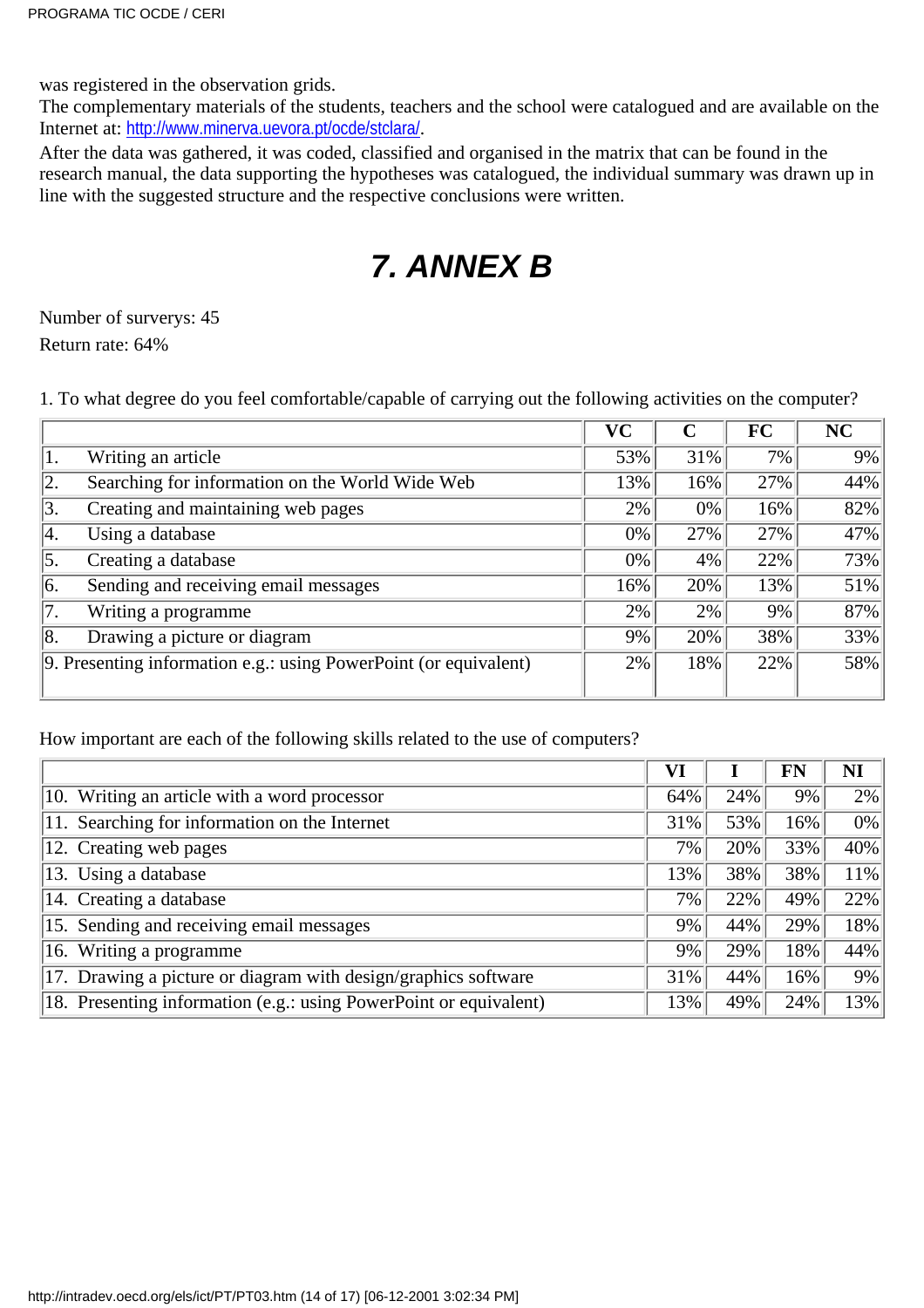On average, how often were your students involved in the following activities as part of the work assigned to them over the last school year?

|                                                               |        | <b>Several times Several times Sometimes</b> |     | <b>Never</b> |
|---------------------------------------------------------------|--------|----------------------------------------------|-----|--------------|
|                                                               | a week | a month                                      |     |              |
| 19. Using the World Wide Web                                  | 2%     | $4\%$                                        | 42% | 51%          |
| 20. Creating web pages                                        | 0%     | 0%                                           | 9%  | 91%          |
| 21. Sending and receiving email messages                      | 2%     | 0%                                           | 13% | 84%          |
| 22. Using a word processing programme                         | 4%     | 33%                                          | 47% | 16%          |
| 23. Using a computer to play games                            | 4%     | 11%                                          | 24% | 60%          |
| 24. Using a spreadsheet                                       | 0%     | 4%                                           | 13% | 82%          |
| 25. Using a graphics programme                                | 0%     | 4%                                           | 24% | 71%          |
| 26. Joining a discussion forum or chat room                   | 2%     | 2%                                           | 4%  | 91%          |
| $ 27$ . Using a presentations programme (e.g.<br>PowerPoint)  | 0%     | 2%                                           | 7%  | 91%          |
| 28. Using an educational programme (including<br>simulations) | 2%     | 4%                                           | 31% | 62%          |
| 29. Using the computer for other purposes<br>(specify)        | 2%     | 7%                                           | 11% | 80%          |

|                                                            | Good | Fair | Weak |
|------------------------------------------------------------|------|------|------|
| 30. How would you classify your capacity to use computers? | 4%   | 58%  | 38%  |

|                                                                                 | Yes   | N <sub>0</sub> |
|---------------------------------------------------------------------------------|-------|----------------|
| $ 31$ . Did you ever consider the students use of computers in your evaluation? | $1\%$ | 89%            |

|                                                                              | No                                                     | <b>Some</b> | <b>Only those</b> |
|------------------------------------------------------------------------------|--------------------------------------------------------|-------------|-------------------|
|                                                                              | $\  \textbf{restrictions} \  \textbf{restrictions} \ $ |             | indicated         |
| $\vert$ 32. If you asked your students to search the World Wide Web, $\vert$ | 24%                                                    | 36%         | $40\%$            |
| what degree of freedom did you give them to surf on the                      |                                                        |             |                   |
| [Internet!]                                                                  |                                                        |             |                   |

|                                                                    | 'es |     |
|--------------------------------------------------------------------|-----|-----|
| 33. Did you create or modify a web page with some of your classes? | 2%  | 98% |

|  | $\mathbf{a} \cdot \mathbf{b}$<br>- 11<br>-11 | $\bullet$<br>nt.<br>l net-<br>- - -<br> | -<br>ome of<br>. .<br>__ | . <del>.</del><br><i>attle</i><br>$\sqrt{\mathbf{A}^{\mathbf{M}}}$<br>ັ<br>$\sim$ |  |
|--|----------------------------------------------|-----------------------------------------|--------------------------|-----------------------------------------------------------------------------------|--|
|--|----------------------------------------------|-----------------------------------------|--------------------------|-----------------------------------------------------------------------------------|--|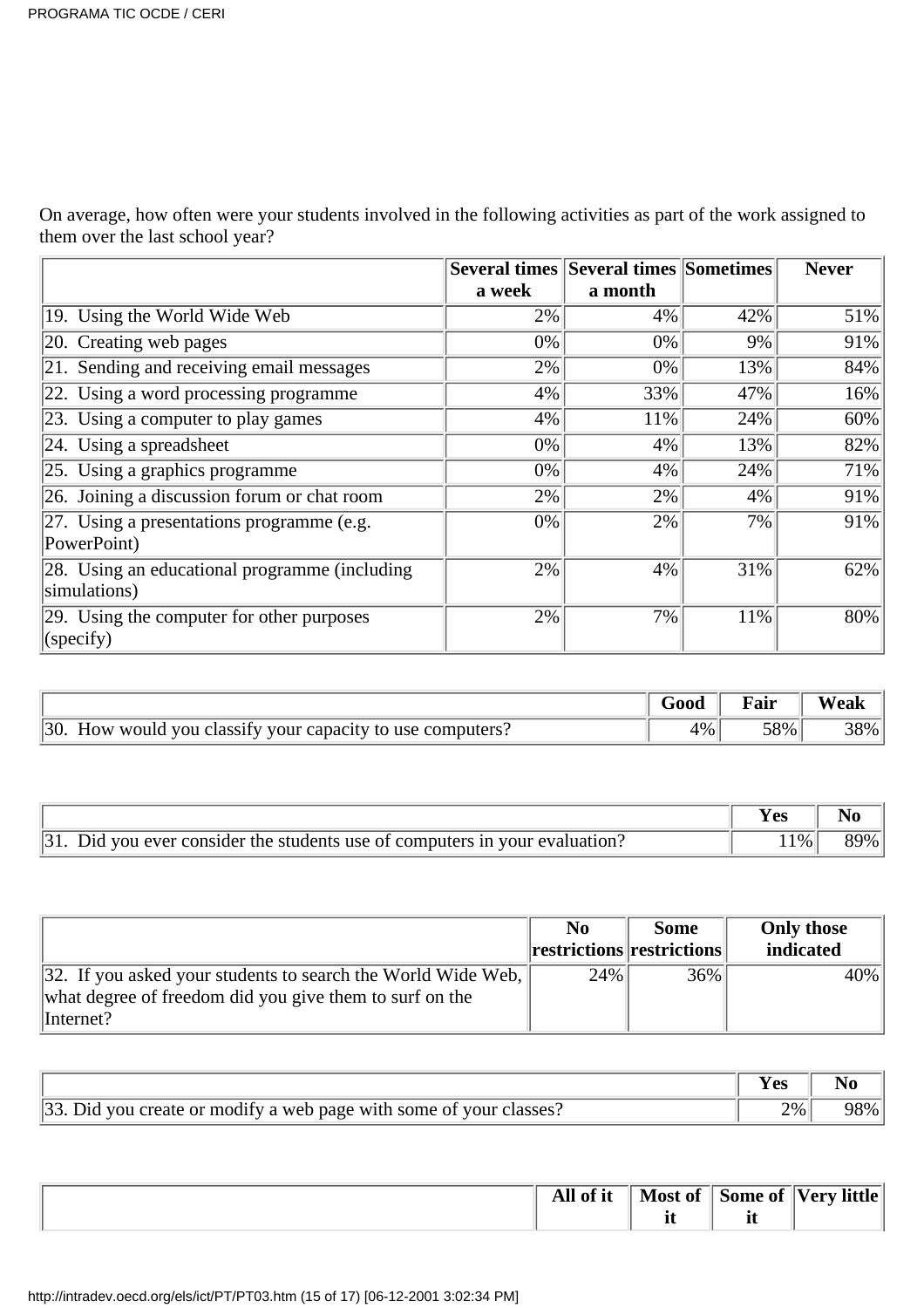| 34. What part of using the computer in your classes was       | 11% ' | 3%  | 20%    | 56% |
|---------------------------------------------------------------|-------|-----|--------|-----|
| directly related to the course content?                       |       |     |        |     |
| 35. What part of using the computer for tasks assigned to the | 2%    | 20% | $31\%$ | 47% |
| students was done individually?                               |       |     |        |     |

|                                                                           | <b>Several</b><br>times/week | times/ | Several Sometimes Never Not able |       | IИ    |
|---------------------------------------------------------------------------|------------------------------|--------|----------------------------------|-------|-------|
|                                                                           |                              | month  |                                  |       |       |
| 36. How often do you use the computer at home<br>to prepare your lessons? | 36%                          | 13%    | 42%                              | $2\%$ | $7\%$ |

|                                                                                            | Yes | No     |
|--------------------------------------------------------------------------------------------|-----|--------|
| $\vert$ 37. Have you ever participated as a student or trainer in a virtual course via the |     |        |
| Internet/World Wide Web?                                                                   | 9%  | $91\%$ |
| 38. Have you every involved your students in collaborative learning via the                |     |        |
| Internet/World Wide Web with students from other classes?                                  | 2%  | $98\%$ |
| 39. Do you currently use technology to collaborate with other teachers (vocational         |     |        |
| chat rooms, forums or others)?                                                             | 7%  | $93\%$ |

| 40. How many email messages do you | >11   |    |     | <b>None</b> |
|------------------------------------|-------|----|-----|-------------|
| send on average per week?          | $7\%$ | 4% | 24% | 64%         |
| $\ $ receive per day?              | 7%    | 0% | 24% | 69%         |

|                                                               | <b>Few</b> | <b>Many</b> | <b>Several</b> | <b>None</b> |
|---------------------------------------------------------------|------------|-------------|----------------|-------------|
|                                                               | $1-5$      | >5          | (2)            |             |
| $\vert$ 41. Have you ever changed the hardware of a computer? | $7\%$      | 2%          | 2%             | 89%         |
| $\vert$ 42. Have you ever made an upgrade on a computer?      | 16%        | 7%          | 2%             | 76%         |
| $\vert$ 43. Have you recovered a damaged file?                | 16%        | 2%          | 2%             | 80%         |
| $ 44$ . Have you created a web page?                          | 29%        | 0%          | 0%             | 71%         |
| $\vert$ 45. Have you ever created a database?                 | 16%        | 9%          | 0%             | 76%         |

# **8. ANNEX C**

Complementary information on Flexible Curriculum Management, materials gathered during this research, documents on the school s Educational Project and a link to the School s webpage are available on the Internet